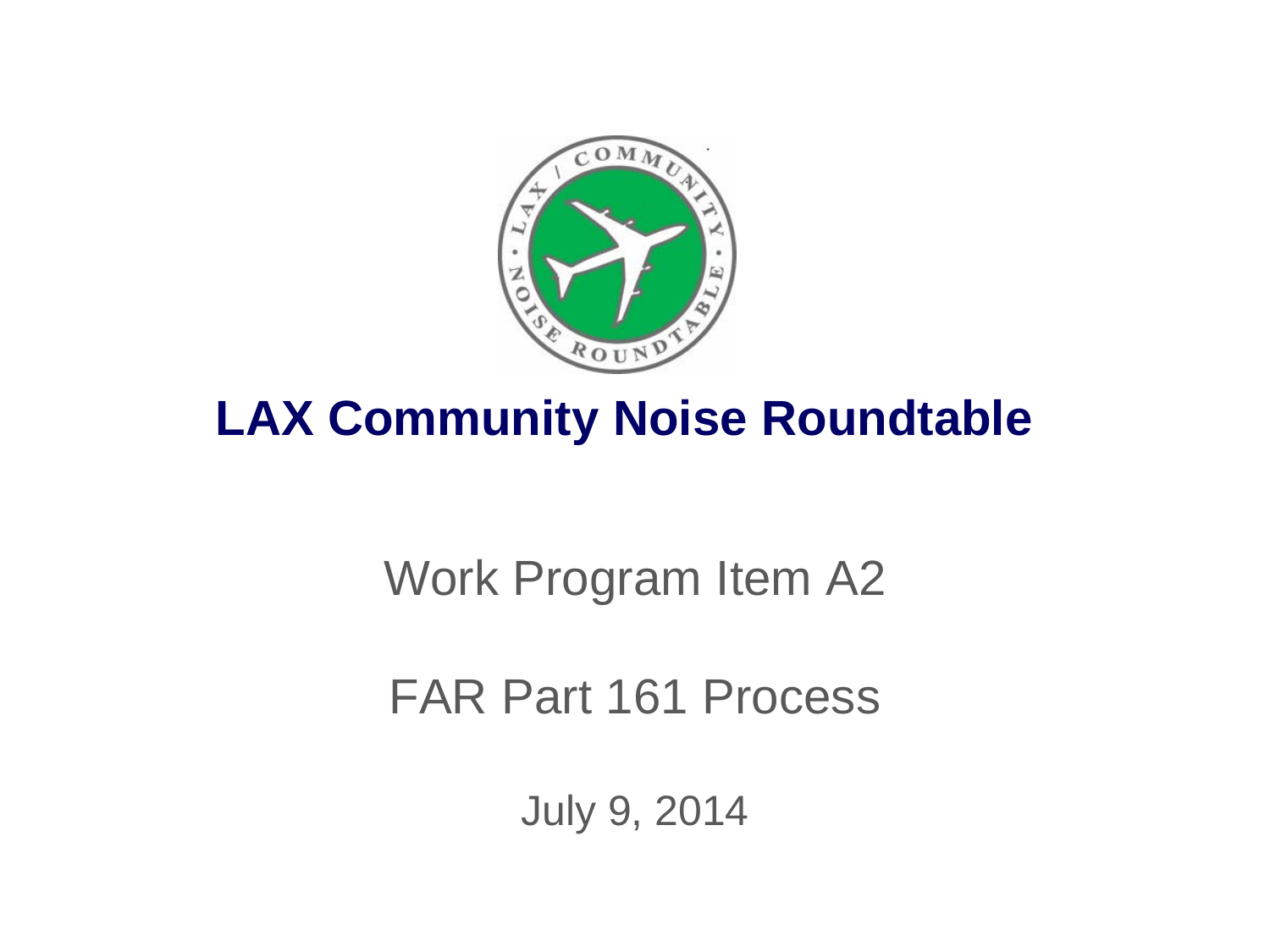

### **INTRODUCTION**

- **On June 10, 2014, FAA accepted LAWA's FAR Part 161 application for a proposed restriction on east departures during west flow or over-ocean operations**
- **FAA's acceptance of the application began a 150-day review period within which the FAA must approve or disapprove the proposed restriction**
- **This is a good time to take a step back to examine the enactment and application of FAR Part 161**
- **It also provides an opportunity for the Roundtable, neighboring jurisdictions, elected officials, aircraft operators, and the public to provide written comments to the FAA supporting or opposing the proposed restriction**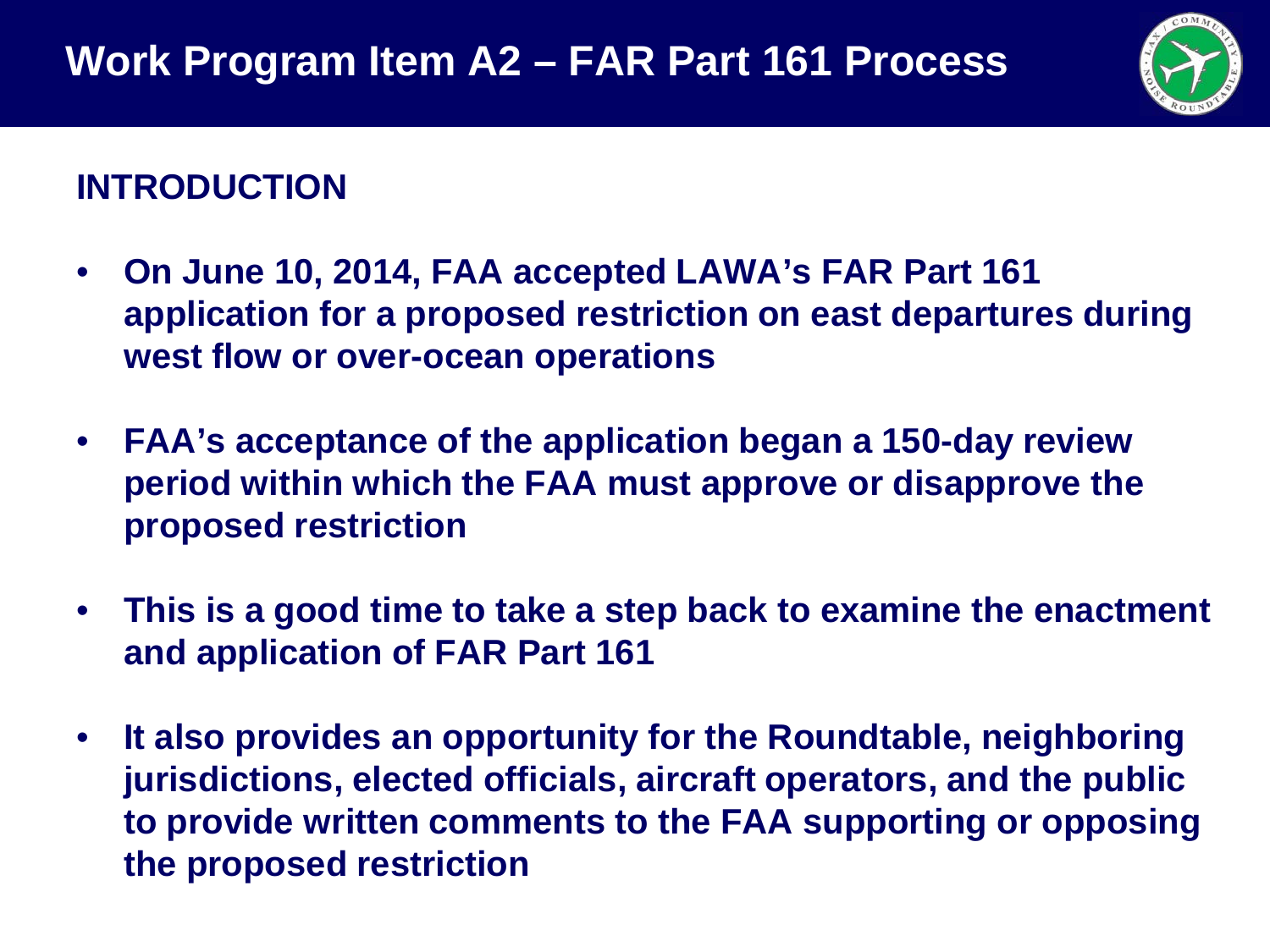

## **HISTORY**

- **In the early to mid 1980s, several airports were enacting noise restrictions (e.g., noise budgets, curfews, single-event limits) without regard to the impact on the efficiency of the national airspace system and interstate commerce**
- **As a result, in 1990 Congress passed the Airport Noise and Capacity Act (ANCA), which provided for a phase-out of Stage 2 aircraft greater than 75,000 pounds by January 1, 2000**
- **In return for the Stage 2 Phase-out, ANCA also established a process that made it very difficult for airport proprietors to enact new aircraft noise and access restrictions**
- **The process was formalized in Code of Federal Regulations, Federal Aviation Regulation (FAR) Part 161 – "Notice and Approval of Airport Noise and Access Restrictions"**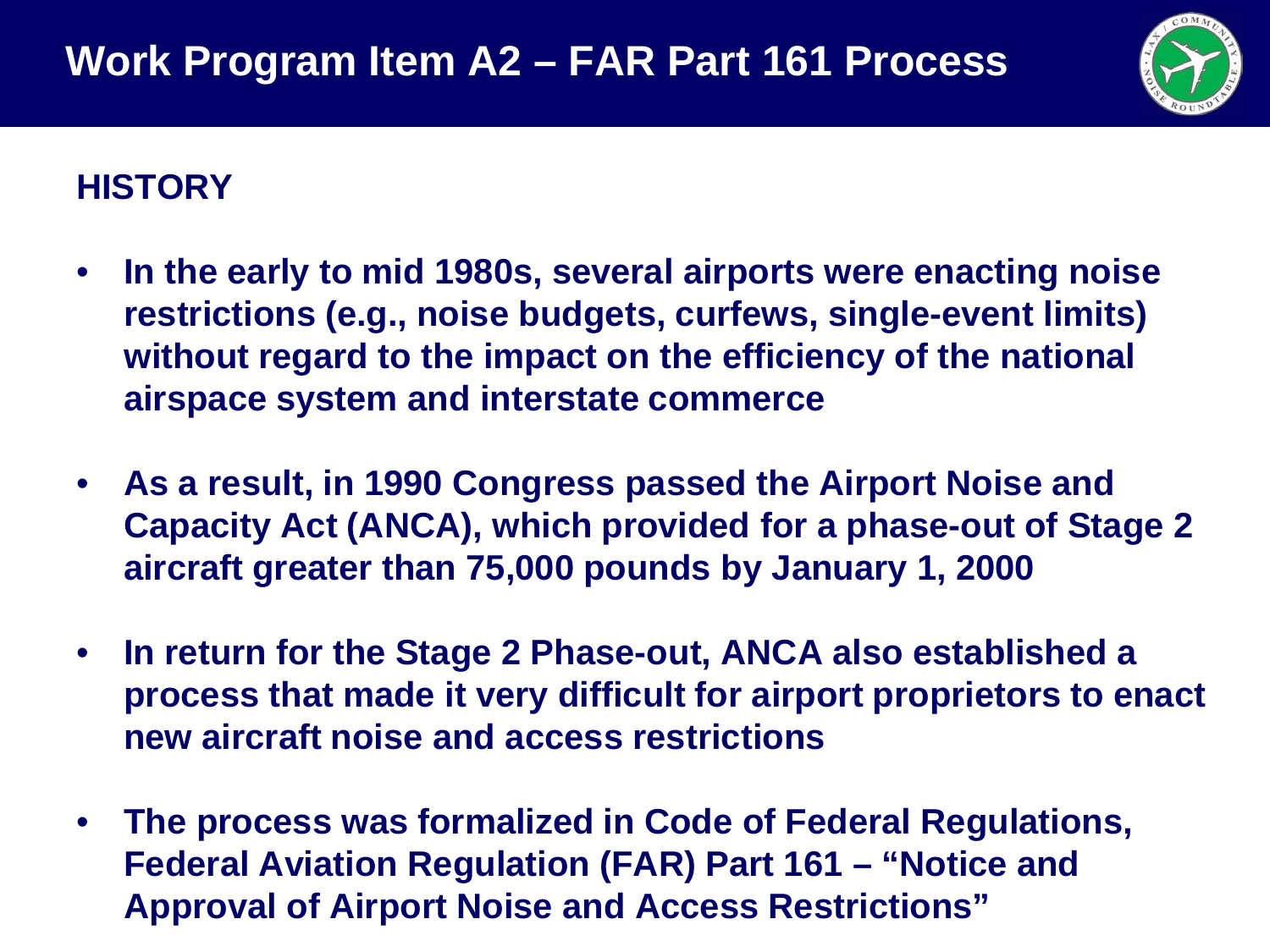

### **HISTORY**

- **During the roll-out process at national aviation conferences in the early 1990s, FAA made it clear that the purpose of FAR Part 161 was to make it very difficult, if not impossible, for airports to enact new noise and access restrictions**
- **The bar for restrictions on Stage 3 aircraft was set particularly high; airport proprietors are required to demonstrate that the benefits of a proposed restriction outweigh the costs of the restriction and FAA must approve the restriction**
- **FAR Part 161 is the required process that airport proprietors must follow to demonstrate that the benefits outweigh the costs**
- **As evidenced with the difficulty in getting FAA to accept LAWA's Part 161 application, receiving FAA approval may be challenging**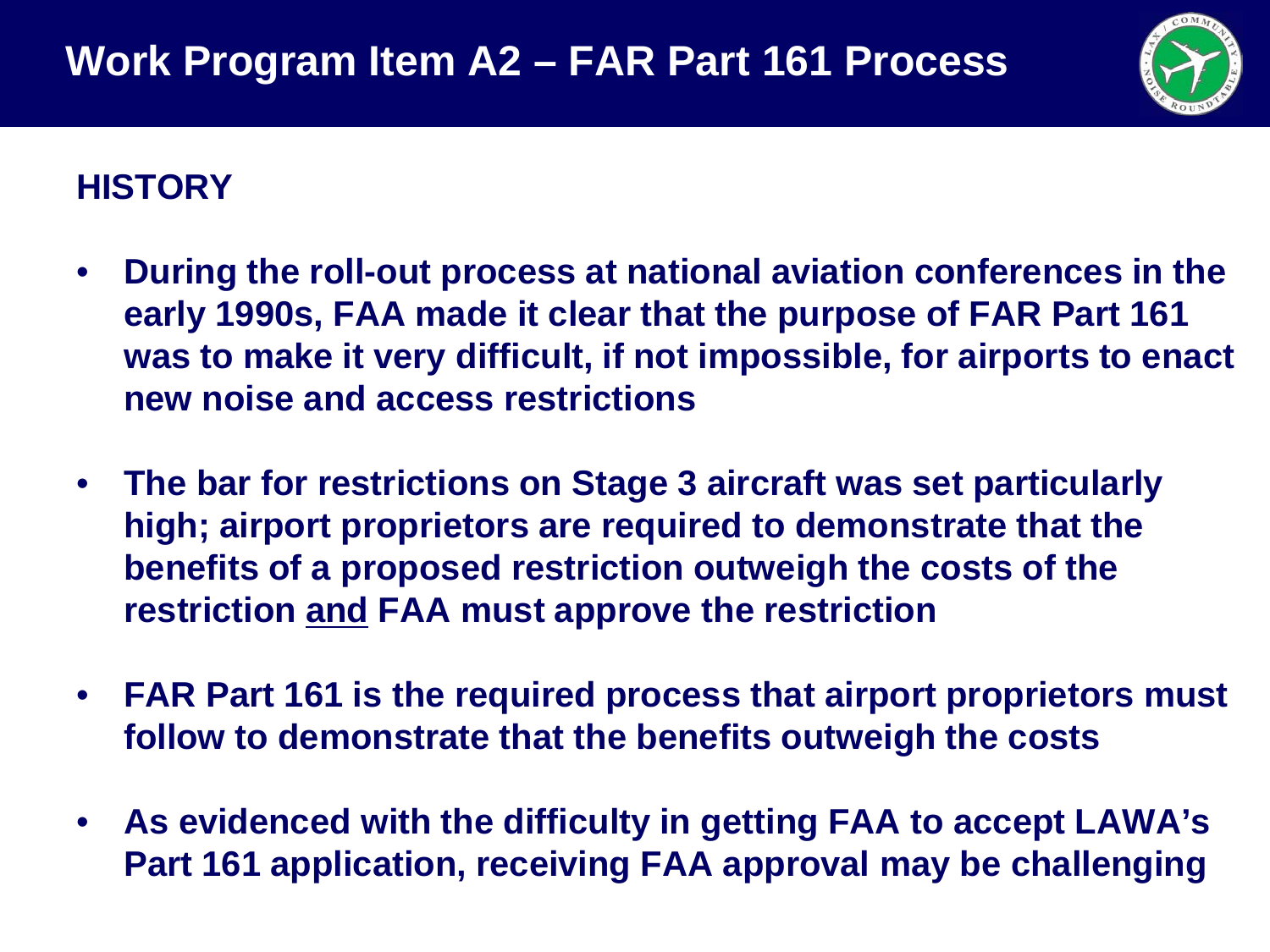

## **DISAPPROVED OR WITHDRAWN APPLICATIONS**

- **In the 24 years since ANCA was enacted, no application for noise and access restrictions at an air carrier airport has been approved by FAA**
- **Several FAR Part 161 studies have been completed and either not submitted or withdrawn (e.g., Van Nuys, San Francisco, San Jose, Minneapolis-St. Paul, and Flying Cloud)**
- **More recently, Bob Hope Airport submitted a Part 161 application for a nighttime curfew, which was disapproved by the FAA**
- **Failure to receive FAA approval has resulted in some attempts at alternative methods of achieving the same result**
	- **For example, federal legislation was introduced for a Bob Hope Airport nighttime curfew, but failed to receive sufficient votes to pass**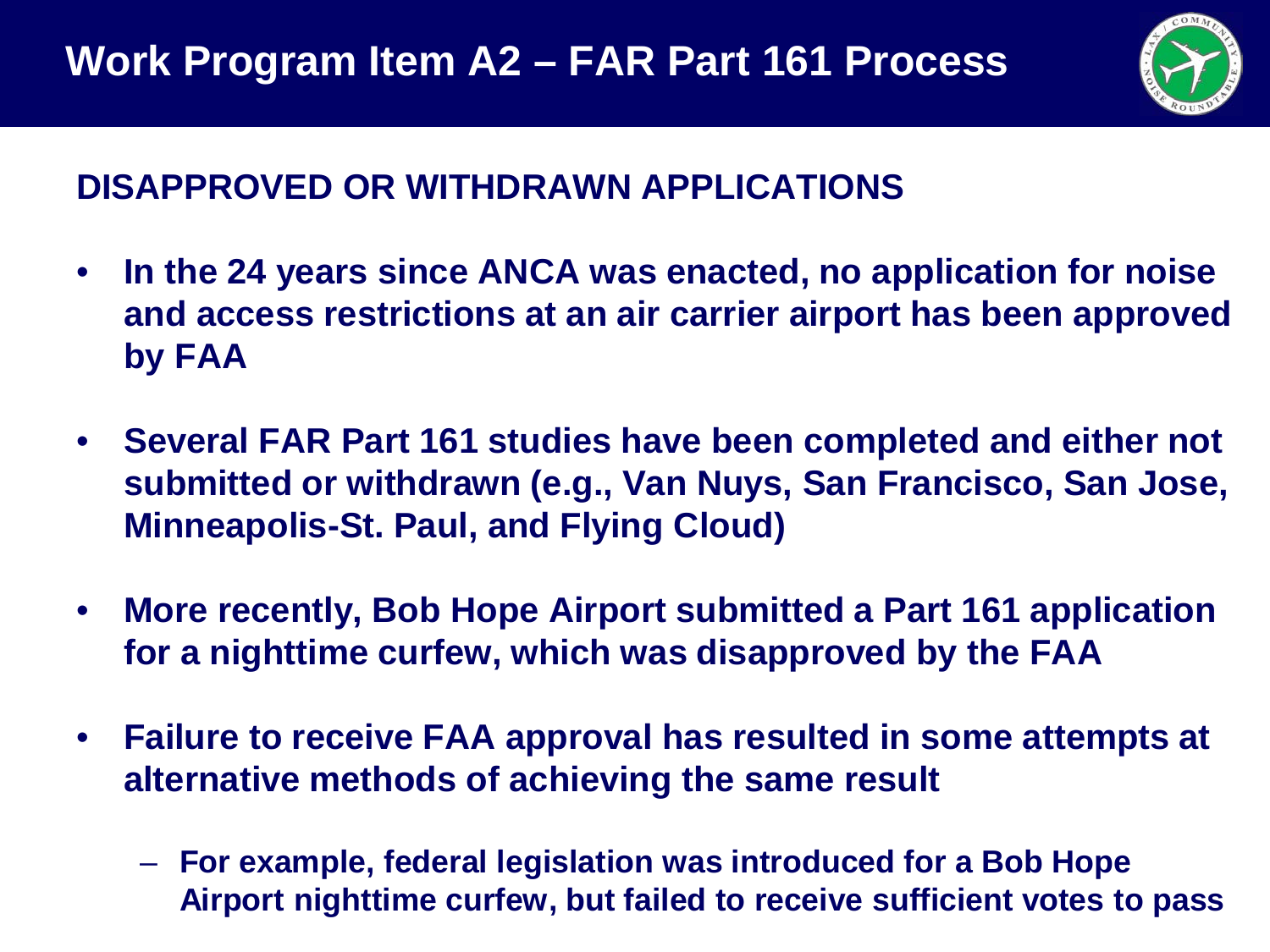

# **ONE APPROVED STAGE 2 APPLICATION**

- **In the 24 years since ANCA was enacted, only one application for a Stage 2 aircraft noise and access restriction at a general aviation airport was approved by FAA**
- **In October 2001, FAA approved the FAR Part 161 Study documenting a 24-hour ban on Stage 2 aircraft at Naples Municipal Airport in Florida**
- **However, FAA ruled separately that the restriction violated the Naples Airport Authority's (NAA) grant assurances and suspended Airport Improvement Program (AIP) grant funding for the Airport**
- **The NAA sued the FAA, and in June 2005 the U.S. Court of Appeals overturned FAA's ruling and retroactively restored the Airport's eligibility for AIP grants**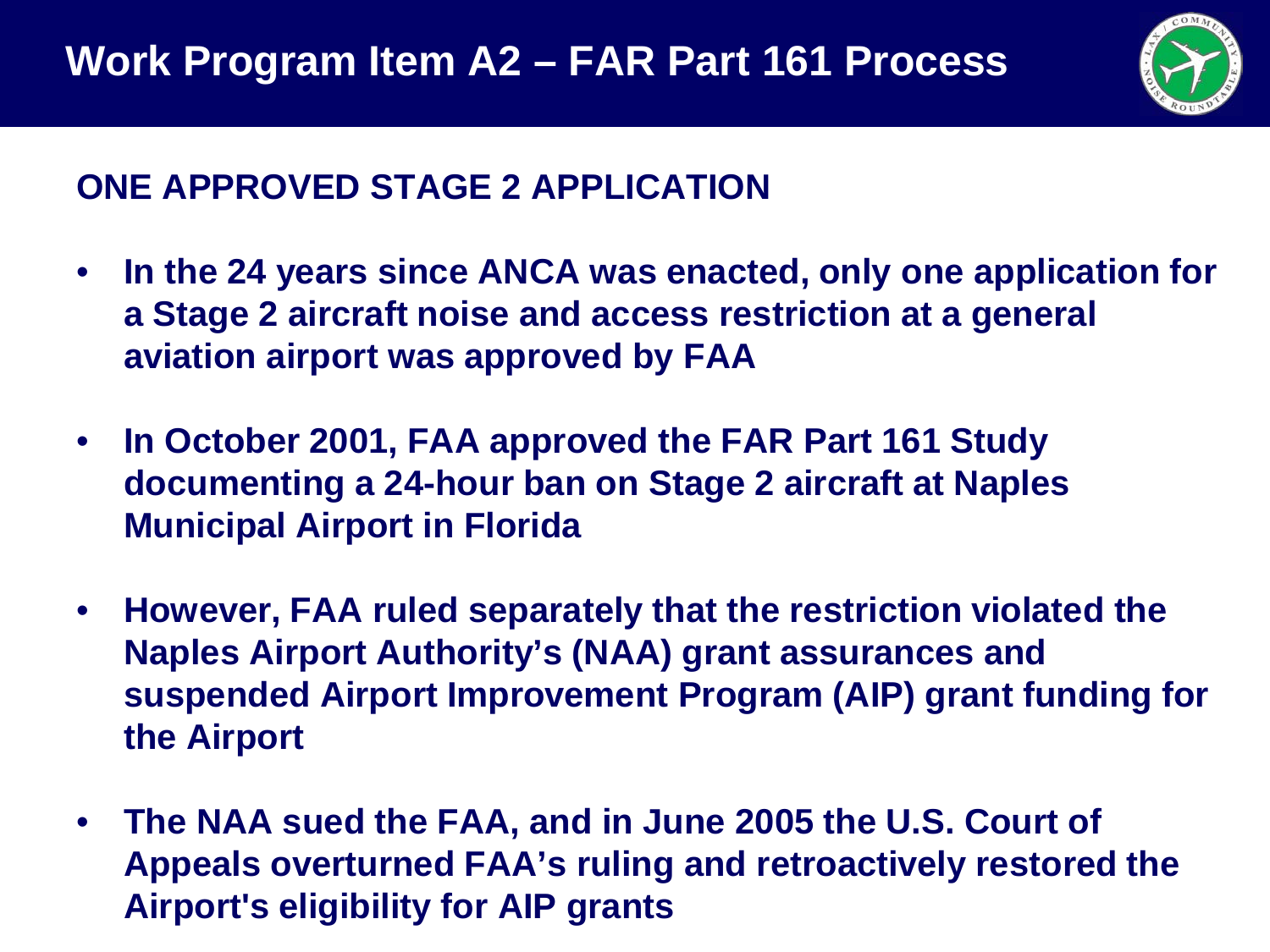

# **RELEVANCE OF THE NAPLES OUTCOME**

- **The Naples outcome is not relevant to current and future FAR Part 161 efforts because:**
	- **Stage 2 aircraft greater than 75,000 pounds stopped operating in the continental United States on January 1, 2000**
	- **Stage 2 aircraft less than 75,000 pounds will be phased out of operation by January 1, 2016**
	- **A Stage 3 restriction requires FAA approval, while a Stage 2 restriction does not require FAA approval**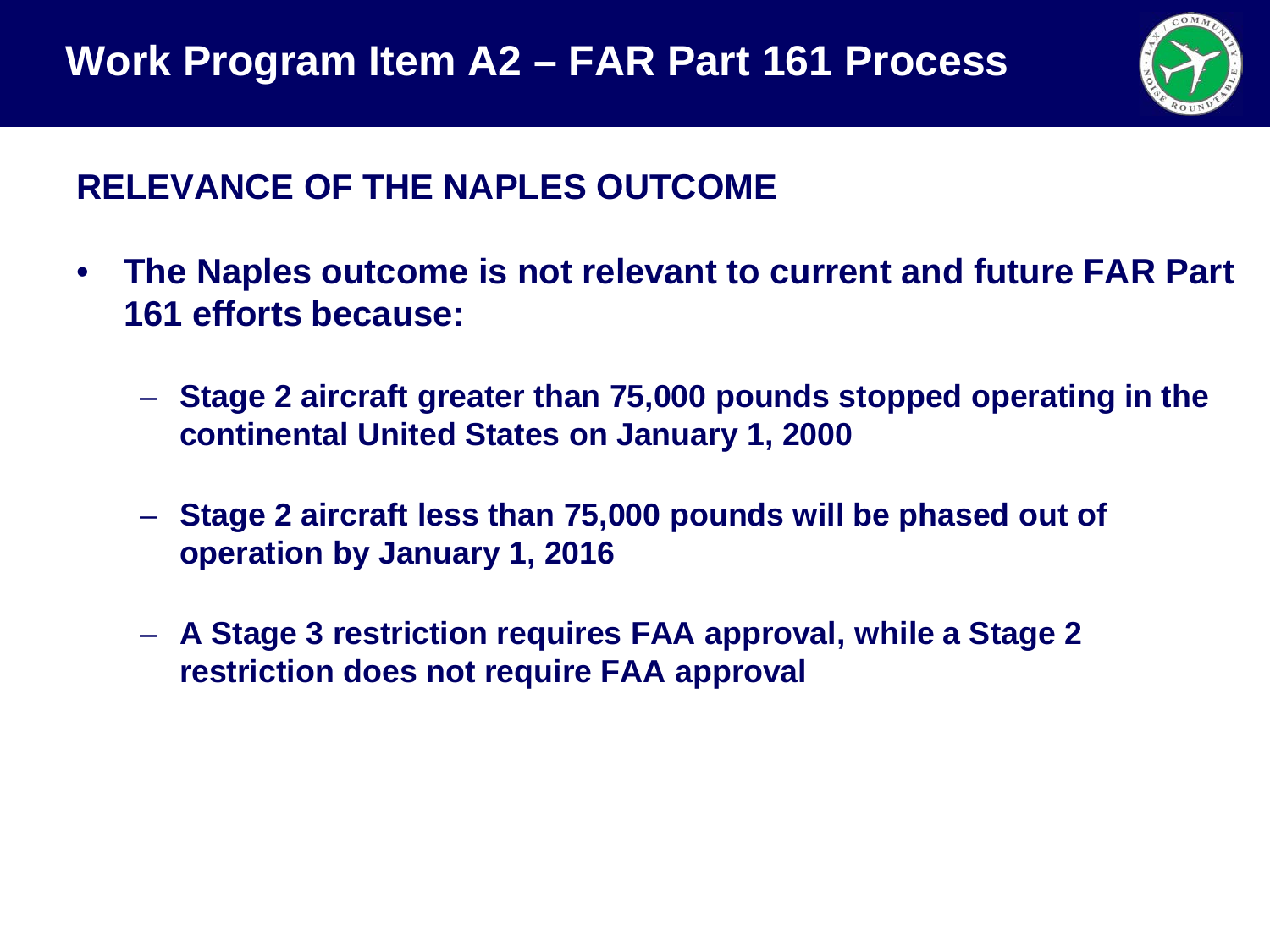

#### **LAWA'S FAR PART 161 APPLICATION**

- **LAWA has made a good-faith effort to prepare a noise restriction application that fully meets the requirements of FAR Part 161**
- **The application has been deemed complete by the FAA**
- **Approval or disproval of LAWA's FAR Part 161 application lies solely within FAA's jurisdiction**
- **There is a brief window of time to provide comments supporting or opposing LAWA's proposed restriction**
- **The deadline for submitting comments on LAWA's FAR Part 161 application is July 26, 2014**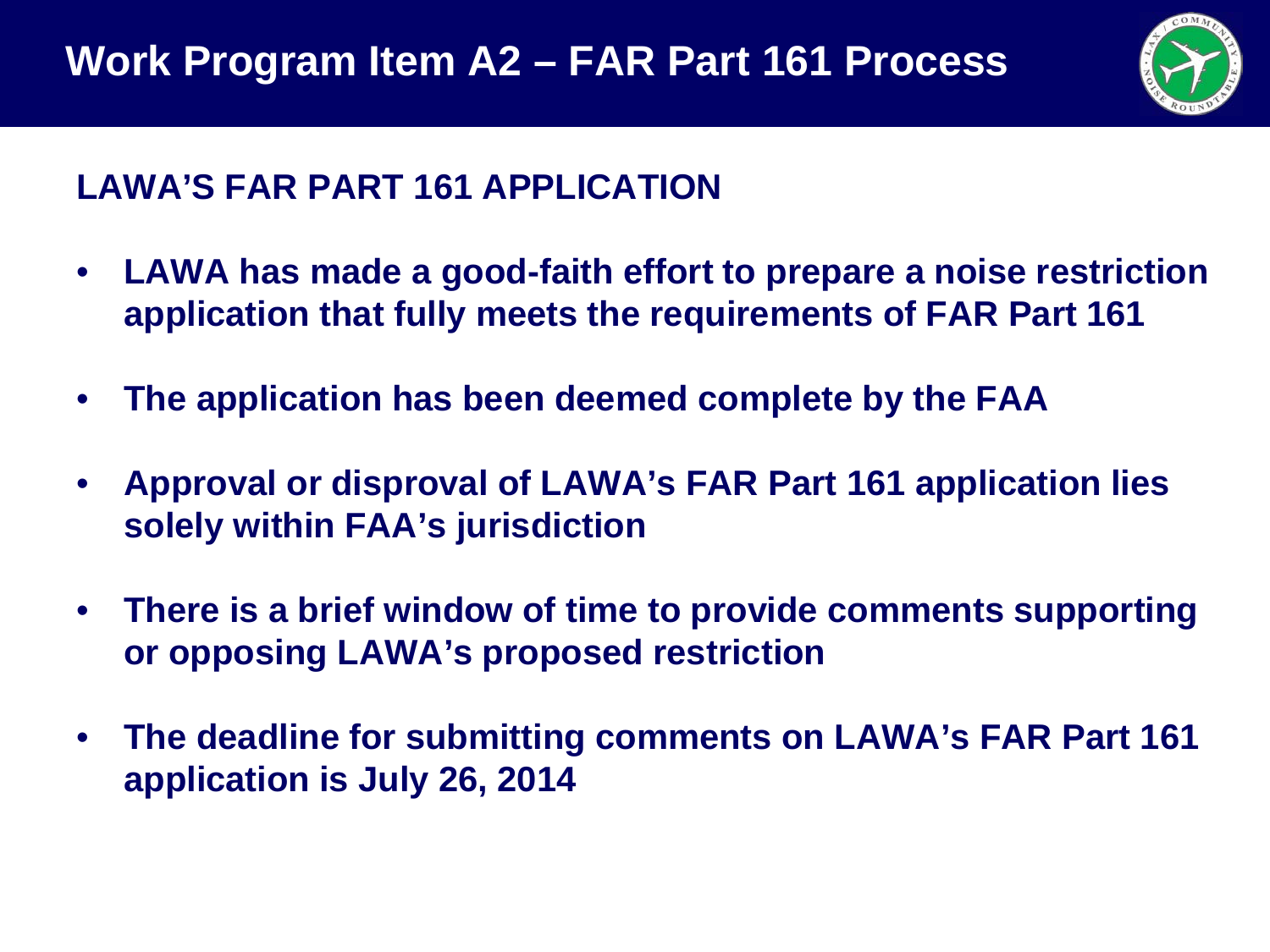

## **HOW TO SUBMIT YOUR COMMENTS**

- **FAA has requested that the comments on the proposed LAX restriction "...should relate to the factors that Part 161 requires an airport sponsor to address in its application for restriction approval."**
- **FAA has provided a "Comment Now!" tab on the following web page containing Docket Number FAA-2013-0259-0493: [http://www.regulations.gov/#!documentDetail;D=FAA-2013-0259-](http://www.regulations.gov/) [0493](http://www.regulations.gov/)**
- **In addition, comments can be submitted to:**

**Mr. James Byers Planning and Environmental Division, APP-400 800 Independence Avenue SW., Washington DC 20591 Email address: jim.byers@faa.gov**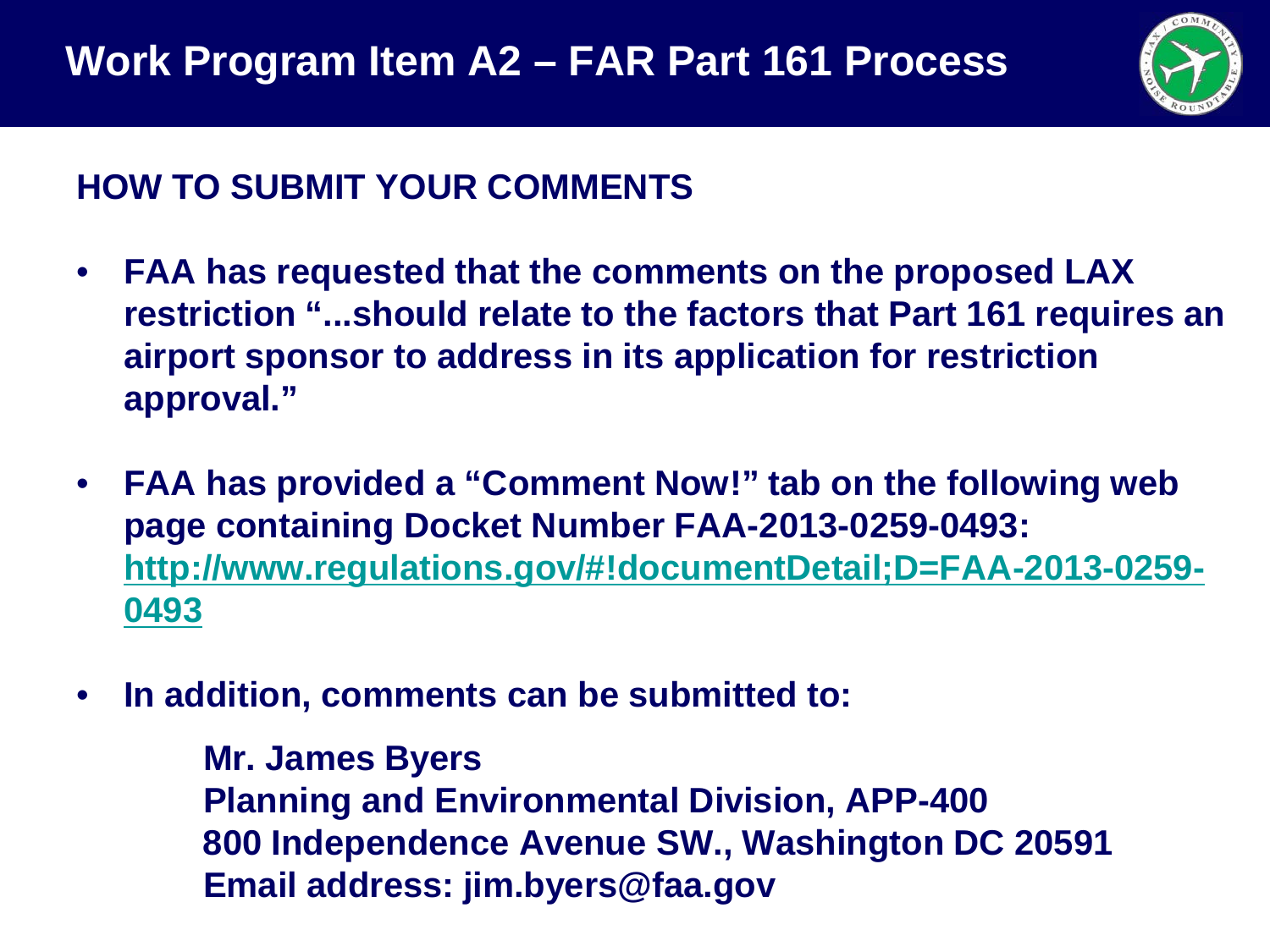

# **IN CLOSING**

- **Receiving FAA approval of the LAWA's proposed restriction will be an uphill battle, but surrounding jurisdictions that are impacted by noise from east departures at night can voice their support for the proposed restriction**
- **Similarly, airlines and aircraft operators that feel they may be impacted by the restriction may voice their opposition**
- **Reminder: the deadline for submitting comments on LAWA's FAR Part 161 application is July 26, 2014**
- **FAA intends to issue its decision approving or disapproving the proposed restriction by November 8, 2014**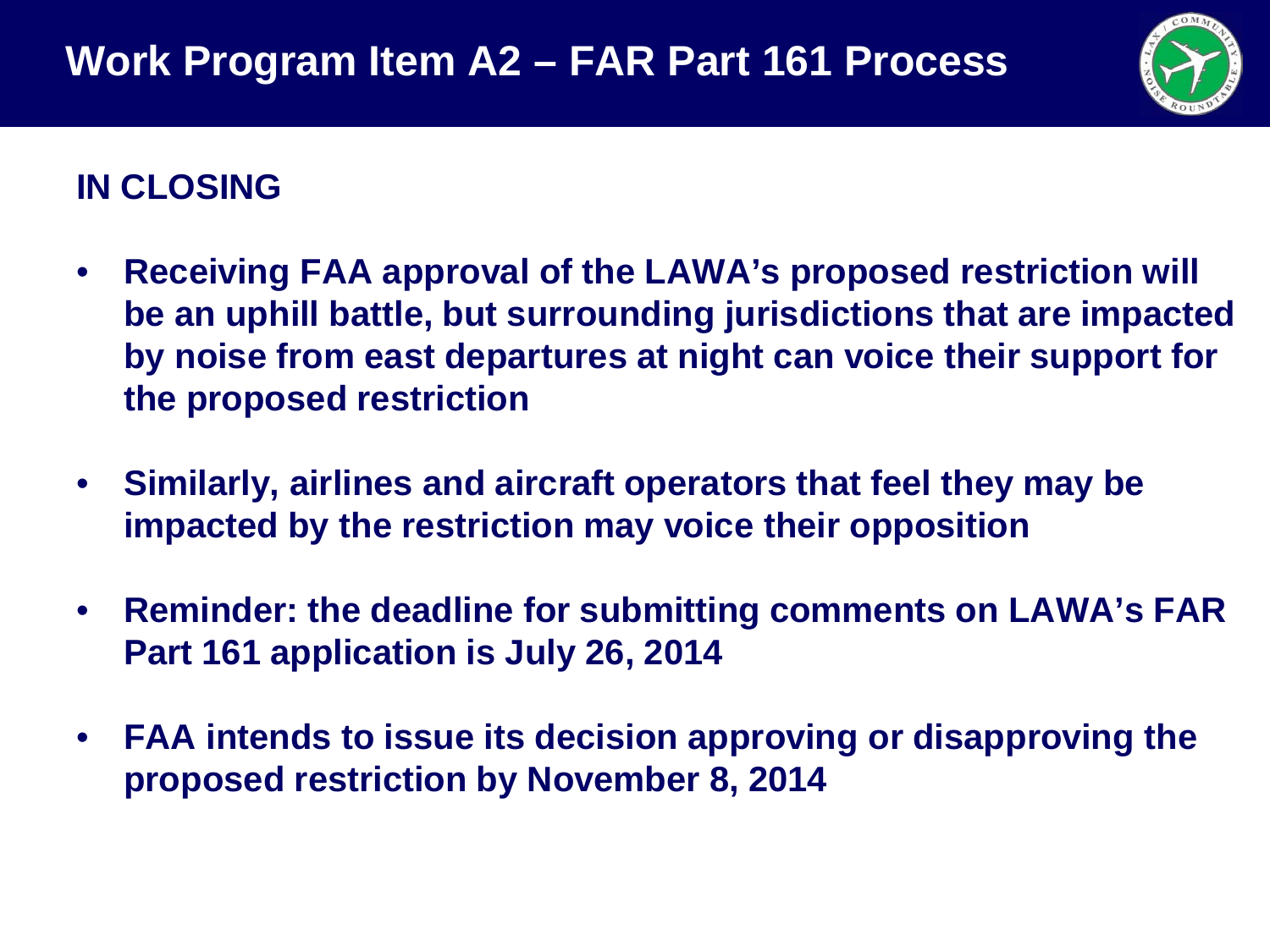

## **RESOURCES**

• **LAWA's FAR Part 161 application is available for review at the LAX Part 161 Project website:**

**http://www.lawa.org/LAXPart161.aspx?id=7203**

• **FAA's Notice of Proposed Airport Access Restriction and Opportunity for Public Comment on LAWA's proposed restriction can be found in the Federal Register at:**

**https://federalregister.gov/a/2014-15150**